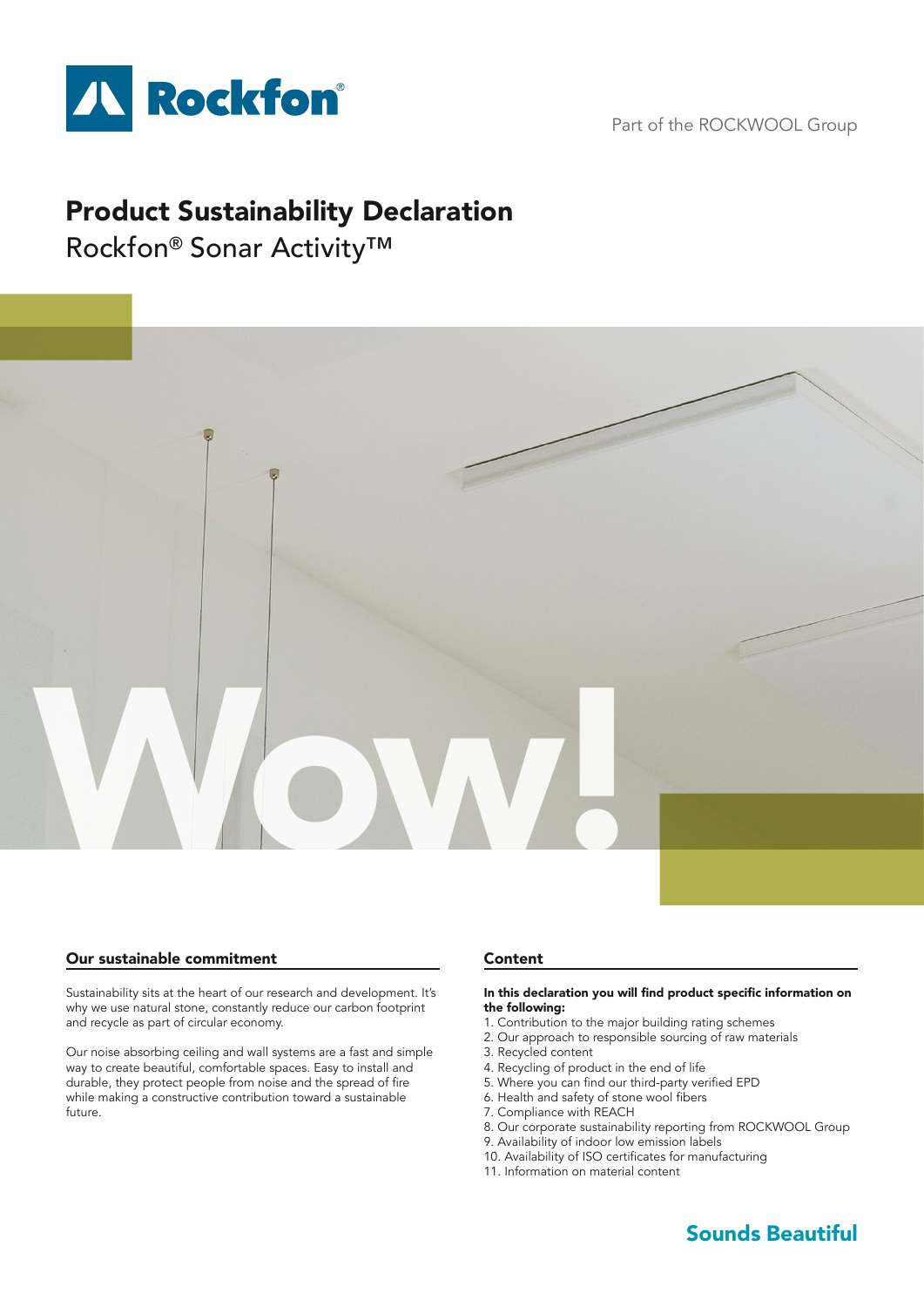## Contribution to building rating schemes

LEED® version 4.1

| Integrative Process (IP)                                                          | <b>Max credits</b> |  |  |
|-----------------------------------------------------------------------------------|--------------------|--|--|
| - Integrative process                                                             | 1 point            |  |  |
| <b>Materials and resources (MR)</b>                                               | <b>Max credits</b> |  |  |
| - Building Life-Cycle Impact Reduction                                            | 1 point            |  |  |
| - Building product disclosure and optimization - Environmental                    |                    |  |  |
| <b>Product Declarations</b>                                                       | 1 point            |  |  |
| - Building product disclosure and optimization - Sourcing of Raw                  |                    |  |  |
| Materials                                                                         | 2 points           |  |  |
| - Building product disclosure and optimization - Material Ingredients<br>2 points |                    |  |  |
| - Construction and Demolition Waste Management                                    | 2 points           |  |  |
| Indoor Environmental Quality (EQ)                                                 | <b>Max credits</b> |  |  |
| - Low-emitting materials                                                          | 3 points           |  |  |
| - Indoor Air Quality assessment                                                   | 2 points           |  |  |
| - Interior lighting                                                               | 1 point            |  |  |
| - Acoustic performance                                                            | 1 point            |  |  |
| Innovation (IN)                                                                   | <b>Max credits</b> |  |  |
| - Innovation                                                                      | 5 points           |  |  |

| <b>Air Concept</b>                               | <b>Max credits</b> |
|--------------------------------------------------|--------------------|
| - A01: Air Quality                               | n/a -              |
| Precondition                                     |                    |
| - A04: Construction pollution management         | $n/a$ -            |
| Precondition                                     |                    |
| - A05: Enhanced Air Quality                      | 1 point            |
| <b>Water Concept</b>                             | <b>Max</b> credits |
| - W07: Moisture Management                       | 1 point            |
|                                                  | <b>Max credits</b> |
| <b>Light Concept</b>                             | $n/a -$            |
| - L01: Light Exposure (indirect)<br>Precondition |                    |
| - L02: Visual Lighting Design (indirect)         | $n/a -$            |
| Precondition                                     |                    |
| - L06: Daylight Simulation (indirect)            | 2 points           |
| - L07: Visual Balance (indirect)                 | 1 point            |
|                                                  |                    |
| <b>Thermal Comfort</b>                           | <b>Max credits</b> |
| - T01: Thermal Performance                       | $n/a -$            |
| Precondition                                     |                    |
| - T07: Humidity Control                          | 1 point            |
| <b>Sound Concept</b>                             | <b>Max credits</b> |
| - S02: Maximum Noise Levels                      | 3 points           |
| - S03: Sound Barriers                            | 3 points           |
| - S04: Reverberation Time                        | 2 points           |
| - S05: Sound Reducing Surfaces                   | 2 points           |
| - S06: Minimum Background Sound                  | 1 point            |
| <b>Material Concept</b>                          | <b>Max</b> credits |
| - X01 Material Restrictions                      | $n/a -$            |
| Precondition                                     |                    |
| - X05 Enhanced Material Restrictions             | 1 point            |
| - X06 VOC Restrictions                           | 2 points           |
| - X08 Materials Optimization                     | 2 points           |
|                                                  | <b>Max credits</b> |
| <b>Mind Concept</b>                              |                    |
| - M02 Nature and Space<br>Precondition           | $n/a -$            |
| - M07 Restorative Spaces                         | 1 point            |
|                                                  |                    |
| <b>Innovation Concept</b>                        | <b>Max credits</b> |
| - 101 Innovate WELL max                          | 10 points          |

## BREEAM® International (New Construction 2016)

| <b>Management</b>                                       | <b>Max credits</b> |
|---------------------------------------------------------|--------------------|
| - MAN 02: Life cycle cost and service life planning     | 1 credit           |
| Health and Well-Being (HEA)                             | <b>Max credits</b> |
| $-$ HFA 01: Visual Comfort                              | 4 credits          |
| - HEA 02: Indoor Air Quality                            | 1 credit           |
| - HEA 04: Thermal Comfort                               | 2 credits          |
| - HEA 05: Acoustic Performance                          | 4 credits          |
| <b>Materials (MAT)</b>                                  | <b>Max credits</b> |
| - Mat 01: Life cycle impacts                            | 1 credit           |
| - Mat 03: Responsible sourcing of construction products | 4 credits          |
| - Mat 06: Material efficiency                           | 1 credit           |
| Waste (WST)                                             | <b>Max credits</b> |
| - WST 01: Construction waste management                 | 3 credits          |
| - WST 06: Functional adaptability                       | 1 credit           |
| <b>Innovation (INN)</b>                                 | <b>Max credits</b> |
| - INN 01: Innovation                                    | 10 credits         |

# WELL Building Standard™ version 2 **DGNB 2020 INTERNATIONAL – New Buildings**

| <b>Environmental Quality (ENV)</b>                  | <b>Max credits</b> |  |  |  |
|-----------------------------------------------------|--------------------|--|--|--|
| - ENV 1.1: Building Life Cycle Assessment           | 9.5%               |  |  |  |
| - ENV 1.2: Local environmental impact               | 4.7%               |  |  |  |
| - ENV 1.3: Sustainable resource extraction          | 2.4%               |  |  |  |
| <b>Economic Quality (ECO)</b>                       | <b>Max credits</b> |  |  |  |
| - ECO 1.1: Building Related Costs                   | 12.9%              |  |  |  |
| - ECO 2.1: Flexibility and adaptability             | 9.6%               |  |  |  |
| Sociocultural and functional quality (SOC)          | <b>Max credits</b> |  |  |  |
| - SOC 1.1: Thermal comfort                          | 4.5%               |  |  |  |
| - SOC 1.2: Indoor air quality                       | 5.4%               |  |  |  |
| - SOC 1.3: Acoustic comfort                         | 2.9%               |  |  |  |
| - SOC 1.4: Visual comfort                           | 3.4%               |  |  |  |
| - SOC 1.6: Quality of indoor and outdoor spaces     | 5.4%               |  |  |  |
| <b>Technical Quality (TEC)</b>                      | <b>Max credits</b> |  |  |  |
| - TEC 1.1: Fire safety                              | 2.9%               |  |  |  |
| - TEC 1.2: Sound insulation                         | 2.3%               |  |  |  |
| - TEC 1.5: Ease of cleaning building components     | 1.8%               |  |  |  |
| - TEC 1.6: Ease of recovery and recycling           | 3.5%               |  |  |  |
| <b>Process Quality (PRO)</b>                        | <b>Max credits</b> |  |  |  |
| - PRO 1.5: Documentation for sustainable management | 1.1%               |  |  |  |
| - PRO 2.1: Construction site / construction process | 1.6%               |  |  |  |

*The points or credits gained in each scheme are not solely dependent upon the performance of Rockfon products. Rockfon products merely help towards the goal of achieving the credits or points but they are not a*  stand alone element. The final credits earned depend on various elements, *components and overall building performance. Rockfon shall not guarantee*  or be held liable for non-fulfilment of the credits which can include a *broader assessment of construction products and building elements. The credits or points in each scheme are the result of internal evaluation.*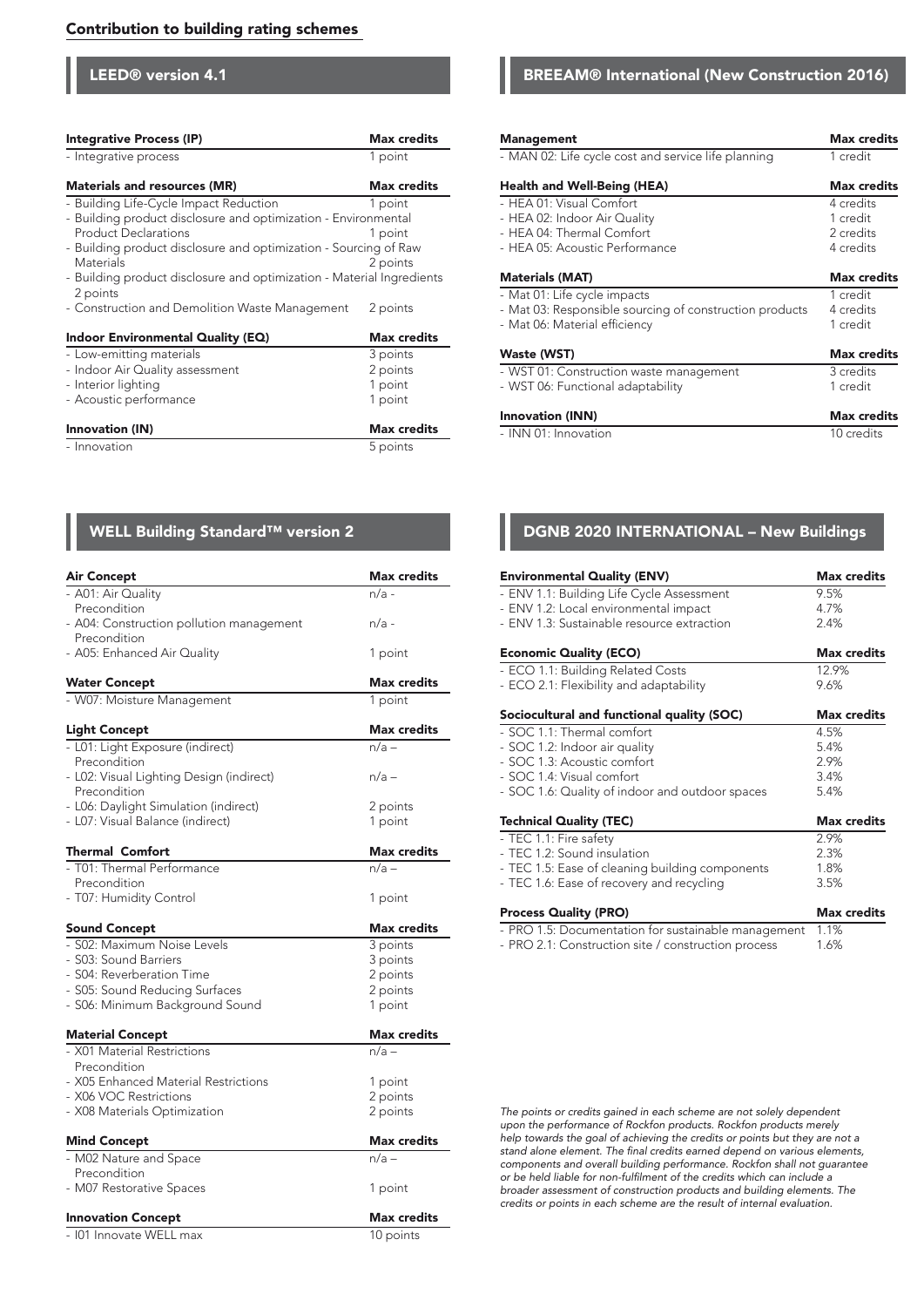

Life cycle and environmental certifications

# Sourcing of raw materials

#### Recycled content

The recycled content of the mineral wool core in Rockfon products is >40%. Including facings (paint and glass fleeces) the recycled content of the full product is between 29% and 64% according to ISO 14021.

The recycled content is primarily post-industrial/pre-consumer resulting from upcycling waste from other industries, that would otherwise be sent to landfill. Wool waste from end of life recycling, installation cut-offs and manufacturing (e.g. as part of briquettes) is also included.

The information provided under recycled content is selfdeclared.

#### Responsible sourcing

>90% of all suppliers identified as key suppliers to the ROCKWOOL Group have currently signed the ROCKWOOL Code of Conduct for Suppliers.

The ROCKWOOL Code of Conduct addresses laws and standards compliance, equal opportunities, trade union recognition, fair employment, safe and healthy working conditions, no child labour, sound environmental principles, purchasing ethics and bribery.

# Environmental Product Declarations and Carbon Footprint

Our EPD covers our full portfolio and it is third party verified according to EN 15804. It is available in our website and also in external databases, like IBU (Institut Bauen und Umwelt), EPD Norge, INIES and UL. In order to get product specific information, please use the product scaling formula in the EPD or get in touch with our local support team. The carbon footprint (kg of CO2 eq.) of the product, from cradle to grave is given in this declaration in the Performance section below. The carbon footprint value derives from the third party verified Rockfon EPD with the application of the product scaling formula and the impact of the facing.

#### Cradle to Cradle Certified®

Rockfon acoustic solutions are Cradle to Cradle Certified® Silver and Bronze. The certification covers most of the products in our portfolio. Cradle to Cradle Certified® Product Standard is a globally recognized measure to create safer, more sustainable products made for circular economy.



*\* According to the information provided by such third party*  manufacturers, who have been carefully selected by Rockfon, the products delivered by said third party suppliers fulfil the content *requirements stated in the above schemes. Rockfon however accepts no liability should such information provided prove to be incorrect.*



#### Low emitting materials

This product is certified for low emissions. Laboratories employed by Rockfon are accredited under ISO/IEC 17025 for the applied test methods. Please consult the table in the final page to see which low emission labels are available for the product.

# Safe raw materials

# Material ingredients

Rockfon materials are regularly screened against BREEAM Norway A20 list and the REACH candidate list; biocides/pesticide, flame retardants, azo dyes, nitrosamines and aromatic amines, halogenated compounds, nanomaterials, plastic softeners, surfactants and classified substances, among others, by an independent third party (Altox ltd).

Rockfon products comply with the Authorization List – Annex XIV, the Restriction list – Annex XVII and the SVHC candidate list, (June 2013). No substances listed in Annex XIV and Annex XVII of REACH regulation\* are intentionally added to the products included in this declaration". Rockfon ceiling tiles do not contain substances of very high concern (SVHC) in concentrations >0.01% (100 ppm).

The general cut off concentrations is 1000 ppm for external raw material suppliers. But for the stone wool core material the inventory threshold is 100 ppm (0.01%).

#### Health and fibres

The Rockfon stone wool fibers are a non-hazardous material to work with. This fact is supported by the decision of the World Health Organisation's International Agency for Research on Cancer (IARC) to exempt stone wool from its list of "possibly cancer causing agents". Rockfon stone wool core is certified to comply with the Note Q for safe mineral wool fibres of EU Regulations (EC) No 1272/2008 and Directive 97/69/EEC and has a certificate from EUCEB (European Certification Board for Mineral Wool Products).



# Corporate sustainability reporting

## Sustainability reporting

ROCKWOOL Group is a participant in the UN Global Compact. SDG Invest includes ROCKWOOL Group in a portfolio of the 60 best performing companies globally. The ROCKWOOL Group Sustainability report covers the calendar year and is informed by the Global Reporting Initiative (GRI) Standards. The Group performance on CO2 emissions is regularly disclosed through international reporting platforms such as the Carbon Disclosure Project (CDP). Our Environmental Health & Safety performance was rated 'Prime' – the highest rating score – by leading sustainable investment rating agency ISS-oekom.

The report is available for download on www. rockwoolgroup.com/sustainability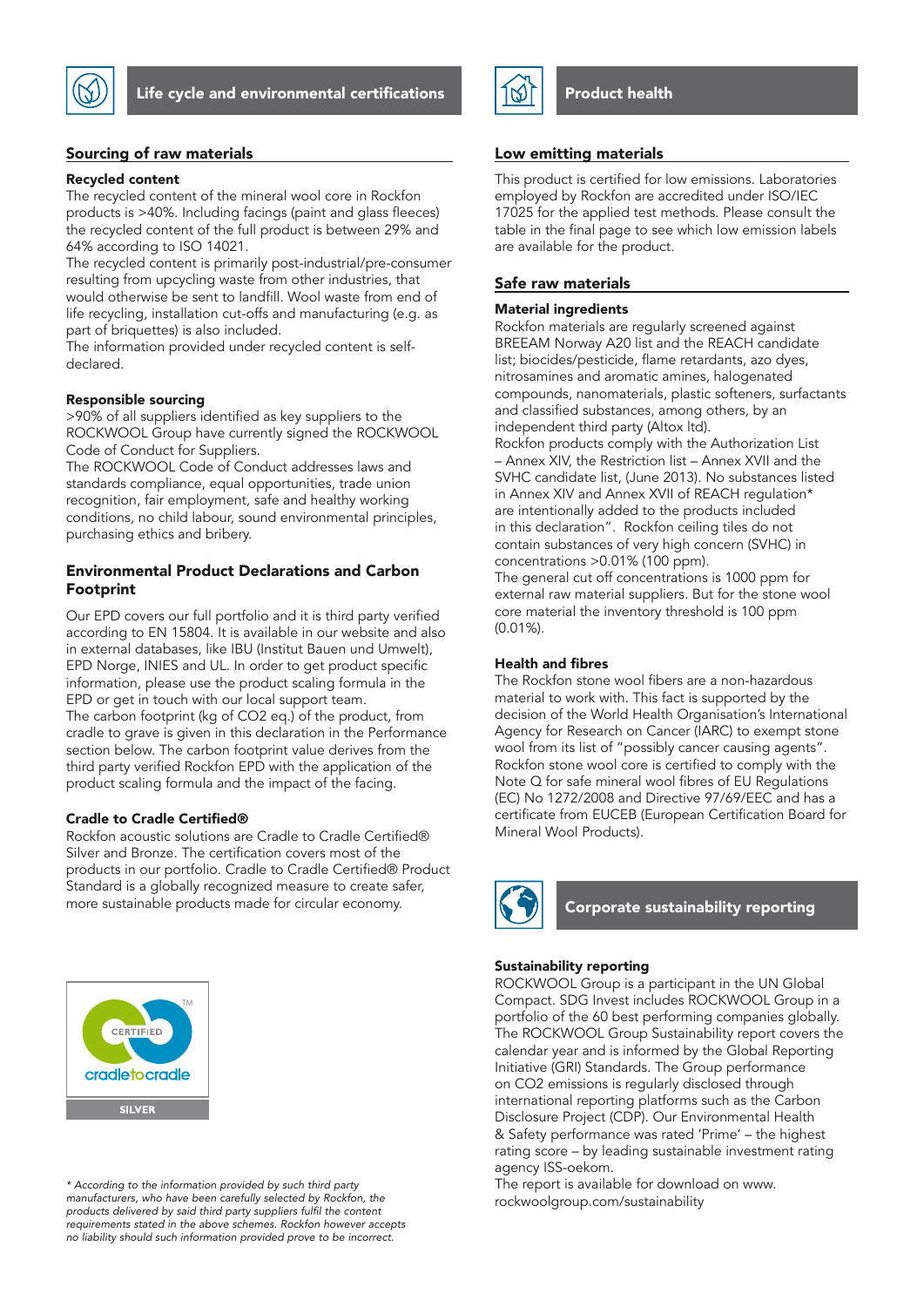# Material ingredients table

| <b>Substances</b>                          | E.C. Number <sup>1)</sup> | Amount weight (%) | <b>REACH Regulation</b> | <b>REACH substances</b><br>registration number | <b>Function</b>          |
|--------------------------------------------|---------------------------|-------------------|-------------------------|------------------------------------------------|--------------------------|
| Stone wool                                 | 926-099-9                 | 73-97%            | Not classified          | 01-211-947-2313-44                             | Core insulation material |
| Binder, a thermoset inert<br>polymer resin | Proprietary composition   | $<$ 4%            | Not classified          | No number                                      | Structural binder        |
| Mineral oil                                | Proprietary composition   | < 0.2%            | Not classified          | No number                                      | Water repellent          |
| Non-woven glass wool facing                | Proprietary composition   | $1 - 15%$         | Not classified          | No number                                      | Facing                   |
| Water based paints                         | Proprietary composition   | $0 - 16%$         | Not classified          | No number                                      | Decorative finish        |
| Glue                                       | Proprietary composition   | 0,01              | Not classified          | No number                                      | Glue                     |

*1) E.C.: EC-no, determined by the European Commission for identifying materials*

# **Performance**



| Sound absorption            |
|-----------------------------|
| $\alpha_w$ : 0.95 (Class A) |



Reaction to fire A1

#### Light reflection 85 %



#### Humidity and sag resistance Up to 100% RH. No visible deflection in high humidity C/0N



# Environment

Fully recyclable stone wool The recycled content of Rockfon products is between 29% and 64% according to ISO 14021. Rockfon acoustic solutions are Cradle to Cradle Certified® Silver and Bronze (depending on product type).



### Hygiene

Stone wool provides no sustenance to microorganisms

#### Carbon footprint 6.12 kg of CO2 eq.

(cradle to gate based on EPD)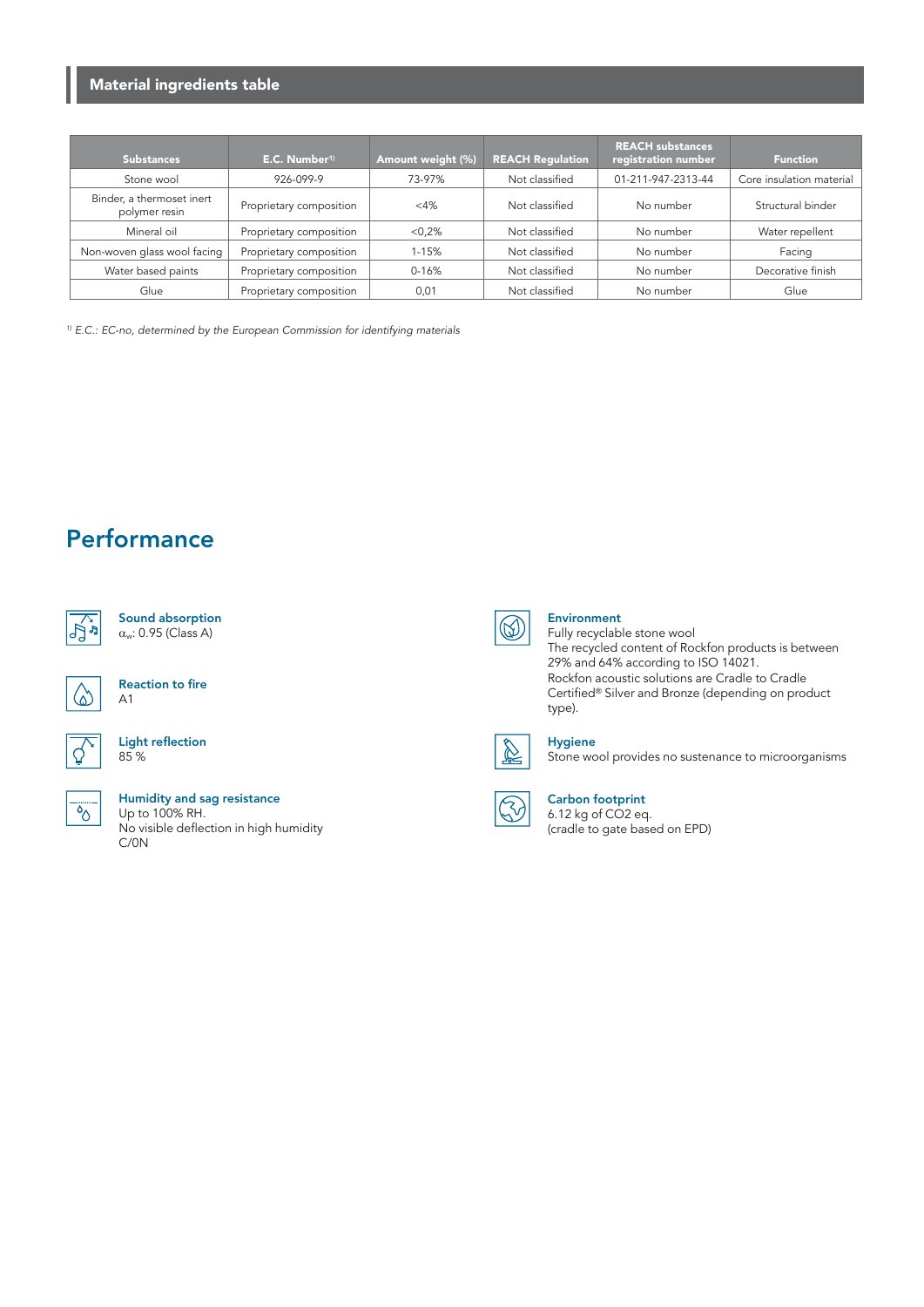# Product summary table

The following table is categorised by edge type and provides all relevant information related to the products sustainability profile.

|     |                            |                   |              | <b>Environmental &amp; emission labels</b> |                                                        |                                                                     |              |                                                    |                                  |                  | <b>Management</b><br>systems<br>certifications | <b>Fibre</b><br>chemistry                                                              | <b>Substance</b>           | screening                                  |
|-----|----------------------------|-------------------|--------------|--------------------------------------------|--------------------------------------------------------|---------------------------------------------------------------------|--------------|----------------------------------------------------|----------------------------------|------------------|------------------------------------------------|----------------------------------------------------------------------------------------|----------------------------|--------------------------------------------|
|     | <b>Module size</b><br>(mm) | ť<br>ecycled<br>œ | Ĕ1           | Cradle<br>$\mathbf{S}$<br>Cradle           | ģ<br>Angel (RAL<br> 32)<br>$\omega$<br>$\frac{3}{8}$ N | ä<br>ŏ<br><u>ndo</u><br>abel<br>ᅩ<br>ᆜ<br>anisl<br>mate<br>$\Delta$ | Ξ            | Green<br>ouncil<br>စ္<br>ပ<br>Singapor<br>Building | reen<br>ט<br>൨<br>Singa<br>Label | 4001<br>-<br>ISO | 9001<br>ISO                                    | 窗<br>č<br>S<br>面<br>d<br>Е<br>画<br>Φ<br>Š<br>ū<br>c<br>$\boldsymbol{\sigma}$<br>입<br>들 | compliance<br><b>REACH</b> | A20 list<br>$\frac{1}{2}$<br><b>BREEAM</b> |
| A24 | 1200 x 600 x 40            | 37%               | $\checkmark$ | Silver                                     | $\sim$                                                 | ✓                                                                   | ✓            | $\overline{\phantom{a}}$                           | $\overline{\phantom{0}}$         | $\checkmark$     | $\checkmark$                                   | ✓                                                                                      | $\checkmark$               | $\checkmark$                               |
|     | $600 \times 600 \times 40$ | 37%               | $\checkmark$ | Silver                                     | $\overline{\phantom{a}}$                               | ✓                                                                   | $\checkmark$ | $\sim$                                             | ٠                                | $\checkmark$     | $\checkmark$                                   | ✓                                                                                      | $\checkmark$               | $\checkmark$                               |
| B   | 1200 x 600 x 40            | 38%               | $\checkmark$ | Silver                                     | $\sim$                                                 | $\checkmark$                                                        | $\checkmark$ | $\checkmark$                                       | $\checkmark$                     | $\checkmark$     | $\checkmark$                                   | ✓                                                                                      | $\checkmark$               | $\checkmark$                               |
|     | $600 \times 600 \times 40$ | 38%               | $\checkmark$ | Silver                                     | $\overline{\phantom{a}}$                               | ✓                                                                   | $\checkmark$ | $\checkmark$                                       | $\checkmark$                     | $\checkmark$     | ✓                                              | $\checkmark$                                                                           | $\checkmark$               | $\checkmark$                               |

\* 124 microgram/m³ according to test method EN717-1, based on loading scenario 1 m²/m³, after 14 days (23+/-0,5 °C, RH 45+/-3%.)

05.2021 | This document is valid 3 years from date created. All colour codes mentioned are based on the NCS - Natural Colour System®© property of and used on licence from NCS Colour AB, Stockholm 2017. Subject to alterations in range and product technology without prior notice. Rockfon accepts no responsibility for printing errors. Rockfon® is a registered trademark of the ROCKWOOL Group. Please ensure that you are using the product sustainability declaration relevant

for your country/region. Our products and solutions are available across a number of countries and our website features product information and product downloads that may vary from country to country. Product range, product data

and product documentation found on a country-specific website is intended for use ONLY in that particular country unless otherwise explicitly stated so. This document may include technical inaccuracies or typographical errors. In no event shall ROCKWOOL International A/S be liable for any direct, indirect or consequential damages or any other damages whatsoever resulting from loss of use, data or profits, whether in an action of contract, negligence or other action, arising out of or in connection with the use of information available from this document.

COPYRIGHT NOTICE. Copyright © ROCKWOOL International A/S, Hovedgaden 584, 2640 Hedehusene, Denmark. All rights reserved.